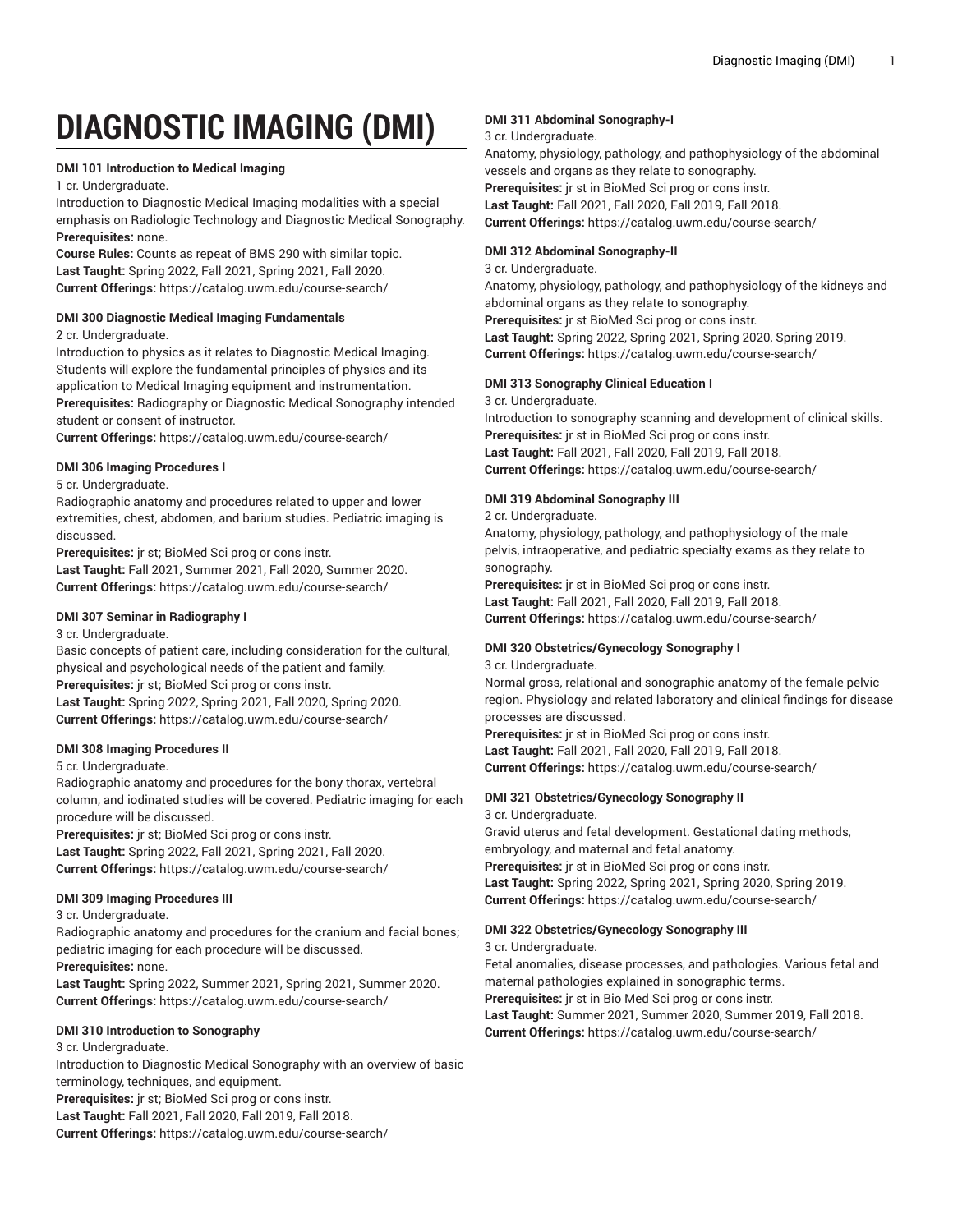# **DMI 323 Sonographic Principles and Instrumentation**

3 cr. Undergraduate.

Characteristics of sound and mechanism of sonographic image production and display. Potential biological effects. Safety and mathematical principles.

**Prerequisites:** jr st in BioMed Sci prog or cons instr. **Last Taught:** Spring 2022, Spring 2021, Spring 2020, Spring 2019. **Current Offerings:** <https://catalog.uwm.edu/course-search/>

#### **DMI 324 Sonography Clinical Education II**

3 cr. Undergraduate.

Clinical practicum rotations including abdominal and OB/GYN imaging, and vascular technology.

**Prerequisites:** jr st in BioMed Sci prog or cons instr.

**Last Taught:** Spring 2022, Spring 2021, Spring 2020, Spring 2019. **Current Offerings:** <https://catalog.uwm.edu/course-search/>

# **DMI 325 Specialized Sonography**

2 cr. Undergraduate.

Embryology, structure, physiology, and pathology of the thyroid, breast, and testicle. Normal and abnormal gross, cross-sectional, and relational sonographic anatomy.

**Prerequisites:** jr st in BioMed Sci prog or cons instr.

**Last Taught:** Summer 2021, Summer 2020, Summer 2019, Summer 2018. **Current Offerings:** <https://catalog.uwm.edu/course-search/>

# **DMI 326 Sonography Clinical Education III**

3 cr. Undergraduate.

Clinical practicum rotations including abdominal and OB/GYN imaging, and vascular technology.

**Prerequisites:** jr st in BioMed Sci prog or cons instr.

**Last Taught:** Summer 2021, Summer 2020, Summer 2019, Summer 2018. **Current Offerings:** <https://catalog.uwm.edu/course-search/>

# **DMI 327 Foundations of Sonography I**

2 cr. Undergraduate.

Initial introduction to diagnostic medical sonography with an overview of basic terminology, techniques, and equipment.

**Prerequisites:** jr st; BioMed Sci prog or cons instr.

**Last Taught:** Summer 2020, Summer 2019, Summer 2017, Summer 2016. **Current Offerings:** <https://catalog.uwm.edu/course-search/>

# **DMI 328 Foundations of Sonography II**

1 cr. Undergraduate.

Introduction to diagnostic medical sonography with an overview of basic techniques and equipment.

**Prerequisites:** DMI 327(P); jr st; BioMed Sci prog or cons instr. **Last Taught:** Fall 2020, Fall 2019, Fall 2017, Fall 2016. **Current Offerings:** <https://catalog.uwm.edu/course-search/>

# **DMI 336 Cardiovascular Principles I**

4 cr. Undergraduate.

Introduction to cardiac physiology, mechanical events, left ventricle function indicators, timing of mitral and aortic flow, auscultation, phonocardiography, hemodynamics and Doppler applications of echocardiography.

**Prerequisites:** jr st in BioMed Sci prog or cons instr. **Last Taught:** Fall 2021, Fall 2020, Fall 2019, Fall 2018. **Current Offerings:** <https://catalog.uwm.edu/course-search/>

# **DMI 337 Clinical Education I - Echocardiography**

3 cr. Undergraduate.

Clinical practicum rotations including adult echocardiography. **Prerequisites:** jr st in BioMed Sci prog or cons instr. **Last Taught:** Fall 2021, Fall 2020, Fall 2019, Fall 2018. **Current Offerings:** <https://catalog.uwm.edu/course-search/>

# **DMI 340 Embryology of the Cardiovascular System**

2 cr. Undergraduate.

Development and developmental anomalies of the cardiovascular system.

**Prerequisites:** jr st in BioMed Sci prog or cons instr. **Last Taught:** Spring 2021, Spring 2020, Spring 2019, Spring 2018. **Current Offerings:** <https://catalog.uwm.edu/course-search/>

# **DMI 341 Adult Echocardiography - Valvular Pathology**

3 cr. Undergraduate.

Introduction to cardiac pathology seen on echocardiograms in the adult population.

**Prerequisites:** jr st in BioMed Sci prog or cons instr. **Last Taught:** Spring 2022, Spring 2021, Spring 2020, Spring 2019. **Current Offerings:** <https://catalog.uwm.edu/course-search/>

# **DMI 342 Clinical Education II - Echocardiography**

3 cr. Undergraduate. Clinical practicum rotations including adult and pediatric echocardiography. **Prerequisites:** jr st in BioMed Sci prog or cons instr. **Last Taught:** Spring 2022, Spring 2021, Spring 2020, Spring 2019. **Current Offerings:** <https://catalog.uwm.edu/course-search/>

# **DMI 345 Pediatric Echocardiography I**

3 cr. Undergraduate. Introduction to various types of congenital heart disease and pediatric cardiac procedures.

**Prerequisites:** jr st in BioMed Sci prog or cons instr. **Last Taught:** Summer 2021, Summer 2020, Summer 2019, Summer 2018. **Current Offerings:** <https://catalog.uwm.edu/course-search/>

# **DMI 346 Adult Echocardiography - Cardiomyopathies**

2 cr. Undergraduate.

Cardiovascular disease and diagnostic cardiac procedures in the adult population.

**Prerequisites:** jr st in BioMed Sci prog or cons instr.

**Last Taught:** Summer 2021, Summer 2020, Summer 2019, Summer 2018. **Current Offerings:** <https://catalog.uwm.edu/course-search/>

# **DMI 347 Clinical Education III - Echocardiography**

3 cr. Undergraduate.

Clinical practicum which includes adult and pediatric echocardiography clinical rotations with focus on advanced adult competencies. **Prerequisites:** jr st in BioMed Sci prog or cons instr.

**Last Taught:** Summer 2021, Summer 2020, Summer 2019, Summer 2018. **Current Offerings:** <https://catalog.uwm.edu/course-search/>

# **DMI 350 Introduction to Radiologic Science and Healthcare** 2 cr. Undergraduate.

Introduction to Radiologic Technology imaging principles and equipment. Basic concepts of patient care, emergency care, CPR, medical ethics, legal issues, and cultural diversity.

**Prerequisites:** jr st in BioMed Sci prog or cons instr.

**Last Taught:** Fall 2021, Summer 2021, Fall 2020, Summer 2020. **Current Offerings:** <https://catalog.uwm.edu/course-search/>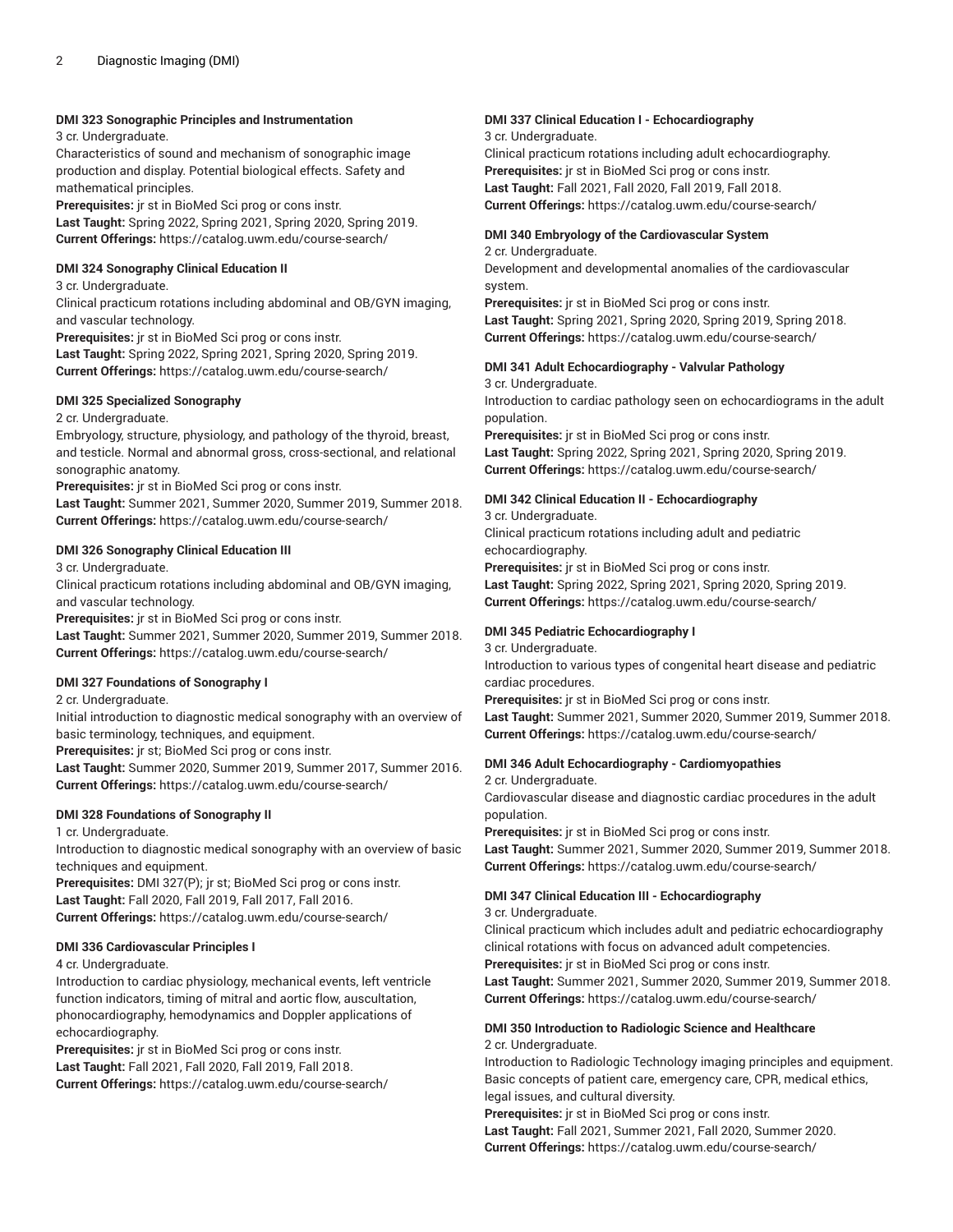# **DMI 351 Radiation Protection**

2 cr. Undergraduate.

All aspects of radiation protection including radiation safety, detection, and measurement relevant to Radiologic Technology. **Prerequisites:** jr st in BioMed Sci prog or cons instr. **Last Taught:** Fall 2021, Fall 2020, Fall 2019, Fall 2018. **Current Offerings:** <https://catalog.uwm.edu/course-search/>

#### **DMI 352 Human Structure & Function I**

2 cr. Undergraduate.

Structure and physiology of the human body as they relate to radiography of the respiratory, digestive and urinary systems, and skeletal anatomy. **Prerequisites:** jr st in BioMed Sci prog or cons instr. **Last Taught:** Fall 2019, Fall 2018, Fall 2017, Fall 2016. **Current Offerings:** <https://catalog.uwm.edu/course-search/>

#### **DMI 353 Principles of Imaging I**

#### 3 cr. Undergraduate.

Radiographic qualities and factors influencing those qualities. X-ray tube, beam restricting devices, exposure factors, grids and scatter radiation. **Prerequisites:** jr st in BioMed Sci prog or cons instr. **Last Taught:** Fall 2021, Fall 2020, Fall 2019, Fall 2018. **Current Offerings:** <https://catalog.uwm.edu/course-search/>

# **DMI 354 Radiographic Procedures I**

3 cr. Undergraduate.

Introduction to radiographic positioning of the chest, upper extremities, urinary and digestive systems. Pharmacology of contrast media. **Prerequisites:** jr st in BioMed Sci prog or cons instr. **Last Taught:** Fall 2019, Fall 2018, Fall 2017, Fall 2016. **Current Offerings:** <https://catalog.uwm.edu/course-search/>

#### **DMI 355 Radiography Clinical Education I**

3 cr. Undergraduate.

Students rotate through all aspects of the radiologic science field. A total of 65 competencies must be achieved in two years of clinical education. **Prerequisites:** jr st in BioMed Sci prog or cons instr. **Last Taught:** Fall 2021, Fall 2020, Fall 2019, Fall 2018. **Current Offerings:** <https://catalog.uwm.edu/course-search/>

# **DMI 360 Radiation Biology**

2 cr. Undergraduate.

Effects of radiation from the cellular level to the entire human body. Long and short term somatic effects and genetic effects.

**Prerequisites:** jr st in BioMed Sci prog or cons instr.

**Last Taught:** Spring 2022, Spring 2021, Spring 2020, Spring 2019. **Current Offerings:** <https://catalog.uwm.edu/course-search/>

#### **DMI 361 Human Structure & Function II**

2 cr. Undergraduate.

Structure and physiology of the human body as they relate to radiography of the digestive and urinary systems and skeletal anatomy.

**Prerequisites:** jr st in BioMed Sci prog or cons instr.

**Last Taught:** Spring 2020, Spring 2019, Spring 2018, Spring 2017. **Current Offerings:** <https://catalog.uwm.edu/course-search/>

# **DMI 362 Principles of Imaging II**

3 cr. Undergraduate.

Radiographic qualities and the factors influencing those qualities. Systems and chemicals used in radiographic processing. Film and processor sensitometry.

**Prerequisites:** jr st in BioMed Sci prog or cons instr. **Last Taught:** Spring 2022, Spring 2021, Spring 2020, Spring 2019. **Current Offerings:** <https://catalog.uwm.edu/course-search/>

#### **DMI 363 Radiographic Procedures II**

3 cr. Undergraduate.

Introduction to radiographic positioning for lower extremities, spine, and digestive system. Students learn to identify anatomy on radiographs and evaluate them for acceptability.

**Prerequisites:** jr st in BioMed Sci prog or cons instr. **Last Taught:** Spring 2020, Spring 2019, Spring 2018, Spring 2017. **Current Offerings:** <https://catalog.uwm.edu/course-search/>

# **DMI 364 Radiography Clinical Education II**

3 cr. Undergraduate.

Students rotate through all aspects of the radiologic science field. A total of 65 competencies must be achieved in two years of clinical education. **Prerequisites:** jr st in BioMed Sci prog or cons instr. **Last Taught:** Spring 2022, Spring 2021, Spring 2020, Spring 2019.

**Current Offerings:** <https://catalog.uwm.edu/course-search/>

# **DMI 370 Human Structure & Function III**

1 cr. Undergraduate.

Anatomy and physiology of the human body as they relate to the radiography of the skull, facial bone, and circulatory system. **Prerequisites:** jr st in BioMed Sci prog or cons instr. **Last Taught:** Summer 2020, Summer 2019, Summer 2018, Summer 2017. **Current Offerings:** <https://catalog.uwm.edu/course-search/>

# **DMI 371 Radiographic Procedures III**

2 cr. Undergraduate.

Basic concepts of advanced imaging, special procedures, and supplementary imaging modalities.

**Prerequisites:** jr st in BioMed Sci prog or cons instr. **Last Taught:** Summer 2020, Summer 2019, Summer 2018, Summer 2017. **Current Offerings:** <https://catalog.uwm.edu/course-search/>

# **DMI 372 Radiographic Clinical Education III**

4 cr. Undergraduate.

Clinical Education allows students to rotate through all aspects of the radiologic science field. A total of 65 competencies must be achieved in two years of clinical education.

**Prerequisites:** jr st in BioMed Sci prog or cons instr. **Last Taught:** Summer 2021, Summer 2020, Summer 2019, Summer 2018. **Current Offerings:** <https://catalog.uwm.edu/course-search/>

# **DMI 401 Seminar in Radiography II**

2 cr. Undergraduate.

Evaluation of all aspects of the imaging system from processor to generator.

**Prerequisites:** jr st in BioMed Sci prog or cons instr. **Last Taught:** Spring 2022, Fall 2021, Summer 2021, Spring 2021.

**Current Offerings:** <https://catalog.uwm.edu/course-search/>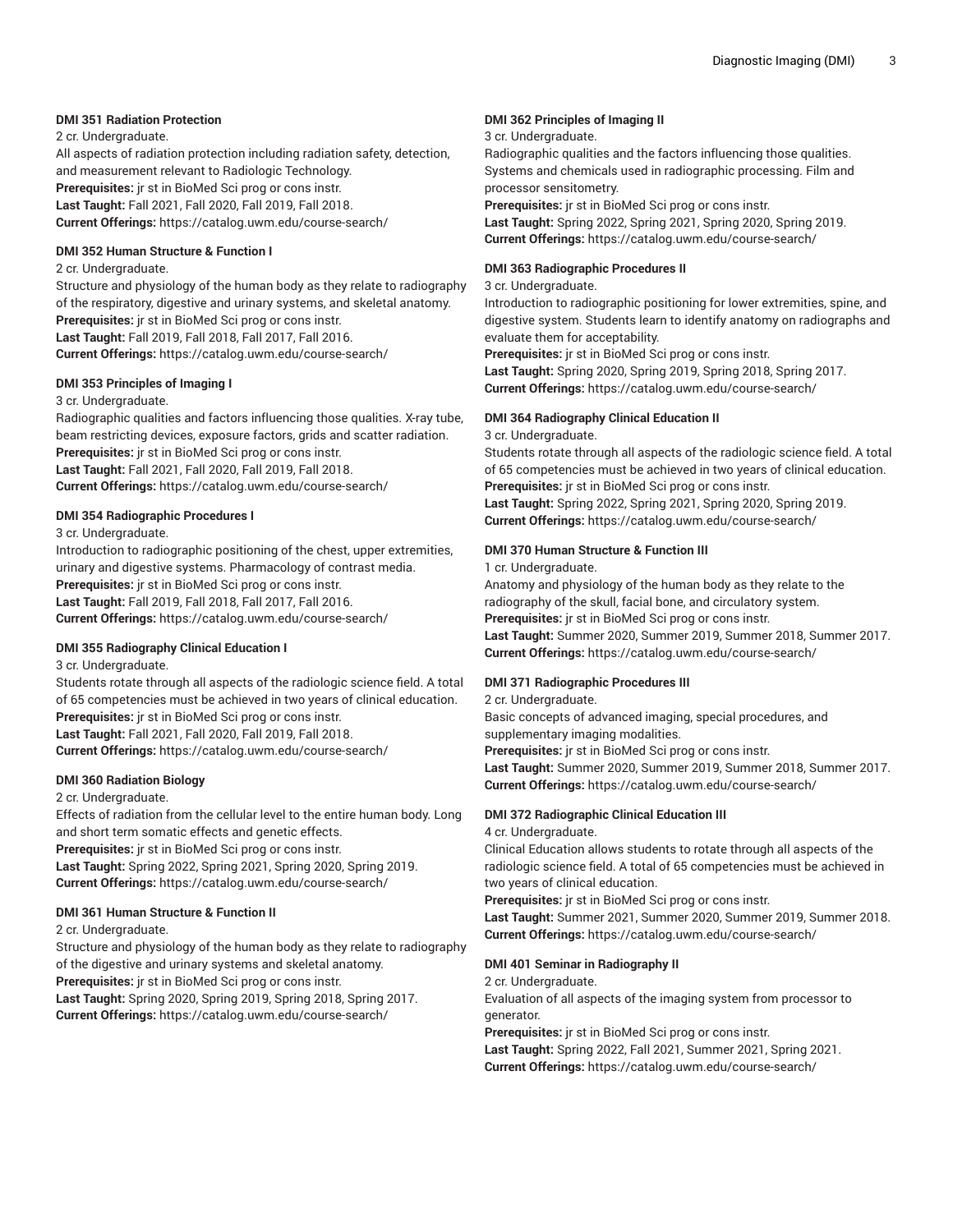# **DMI 402 Introduction to MSK Sonography**

1 cr. Undergraduate.

Study of anatomy (to include anatomic variants), physiology, pathophysiology and the sonographic appearance of the musculoskeletal system as evaluated by diagnostic medical sonography. **Prerequisites:** jr st in BioMed Sci prog or cons instr. **Last Taught:** Fall 2021, Fall 2020, Fall 2019, Fall 2018. **Current Offerings:** <https://catalog.uwm.edu/course-search/>

# **DMI 435 Adult Echocardiography - Advanced Pathology**

3 cr. Undergraduate.

Cardiovascular pharmacology and the potential effects of cardiac medications on echocardiographic images.

**Prerequisites:** jr st in BioMed Sci prog or cons instr. **Last Taught:** Fall 2021, Fall 2020, Fall 2019, Fall 2018. **Current Offerings:** <https://catalog.uwm.edu/course-search/>

#### **DMI 436 Pediatric Echocardiography II**

3 cr. Undergraduate.

Advanced instruction in various types of congenital heart disease and pediatric echocardiography.

**Prerequisites:** jr st in BioMed Sci prog or cons instr. **Last Taught:** Fall 2021, Fall 2020, Fall 2019, Fall 2018. **Current Offerings:** <https://catalog.uwm.edu/course-search/>

# **DMI 437 Stress Echocardiography**

3 cr. Undergraduate.

Indications, utility, limitations and technical procedures related to exercise stress echocardiography.

**Prerequisites:** jr st in BioMed Sci prog or cons instr. **Last Taught:** Fall 2021, Fall 2020, Fall 2019, Fall 2018. **Current Offerings:** <https://catalog.uwm.edu/course-search/>

# **DMI 438 Clinical Education IV - Echocardiography**

3 cr. Undergraduate.

Clinical practicum rotations including advanced adult and pediatric imaging of the heart with focus on advanced pediatric competencies. **Prerequisites:** jr st in BioMed Sci prog or cons instr. **Last Taught:** Fall 2021, Fall 2020, Fall 2019, Fall 2018. **Current Offerings:** <https://catalog.uwm.edu/course-search/>

### **DMI 439 Clinical Education V - Echocardiography** 4 cr. Undergraduate.

Clinical practicum rotations including exercise and pharmacological stress, echocardiograms and transesophageal echocardiograms. **Prerequisites:** jr st in BioMed Sci prog or cons instr. **Last Taught:** Spring 2022, Spring 2021, Spring 2020, Spring 2019. **Current Offerings:** <https://catalog.uwm.edu/course-search/>

#### **DMI 440 Clinical Education VI - Echocardiography**

3 cr. Undergraduate.

Clinical practicum including advanced imaging in echocardiography techniques.

**Prerequisites:** jr st in BioMed Sci prog or cons instr.

**Last Taught:** Summer 2021, Summer 2020, Summer 2019, Summer 2018. **Current Offerings:** <https://catalog.uwm.edu/course-search/>

# **DMI 441 Special Procedures in Echocardiography**

3 cr. Undergraduate.

Indications, utility, limitations and technical procedures related to transesophageal echocardiography.

**Prerequisites:** jr st in BioMed Sci prog or cons instr. **Last Taught:** Spring 2022, Summer 2021, Summer 2020, Spring 2020. **Current Offerings:** <https://catalog.uwm.edu/course-search/>

# **DMI 450 Vascular Sonography I**

3 cr. Undergraduate.

Anatomy, physiology, pathology, and pathophysiology of the peripheral vascular subset of the cardiovascular system as it relates to sonography. **Prerequisites:** jr st in BioMed Sci prog or cons instr. **Last Taught:** Fall 2021, Spring 2021, Fall 2020, Spring 2020. **Current Offerings:** <https://catalog.uwm.edu/course-search/>

# **DMI 451 Vascular Sonography II**

3 cr. Undergraduate.

Anatomy, physiology, pathology, and pathophysiology of the cerebrovascular subset of the cardiovascular system as it relates to sonography.

**Prerequisites:** jr st in BioMed Sci prog or cons instr. **Last Taught:** Spring 2022, Spring 2021, Fall 2020, Spring 2020. **Current Offerings:** <https://catalog.uwm.edu/course-search/>

# **DMI 452 Sonography Clinical Education IV**

3 cr. Undergraduate. Clinical practicum including abdominal and OB/GYN imaging, and vascular technology. **Prerequisites:** sr st in BioMed Sci prog or cons instr.

**Last Taught:** Fall 2021, Fall 2020, Fall 2019, Fall 2018. **Current Offerings:** <https://catalog.uwm.edu/course-search/>

# **DMI 453 Seminar in OB/GYN Sonography**

3 cr. Undergraduate. The role of ultrasound in assisting with treatment as it relates to women's reproductive health and prenatal care. **Prerequisites:** jr st in BioMed Sci prog or cons instr. **Last Taught:** Fall 2021, Fall 2020, Fall 2019, Fall 2018. **Current Offerings:** <https://catalog.uwm.edu/course-search/>

#### **DMI 454 Introduction to Fetal Echocardiography** 3 cr. Undergraduate.

Echocardiographic examination of the fetal heart including normal anatomy and congenital heart disease. **Prerequisites:** jr st in BioMed Sci prog or cons instr. **Last Taught:** Fall 2021, Fall 2020, Fall 2019, Spring 2019. **Current Offerings:** <https://catalog.uwm.edu/course-search/>

# **DMI 455 Vascular Sonography III**

3 cr. Undergraduate.

Doppler principles, spectral display, hemodynamics of abdominal, transplant organ, and penile vascular techniques; vascular statistics. **Prerequisites:** sr st in BioMed Sci prog or cons instr. **Last Taught:** Fall 2021, Fall 2020, Fall 2019, Fall 2018. **Current Offerings:** <https://catalog.uwm.edu/course-search/>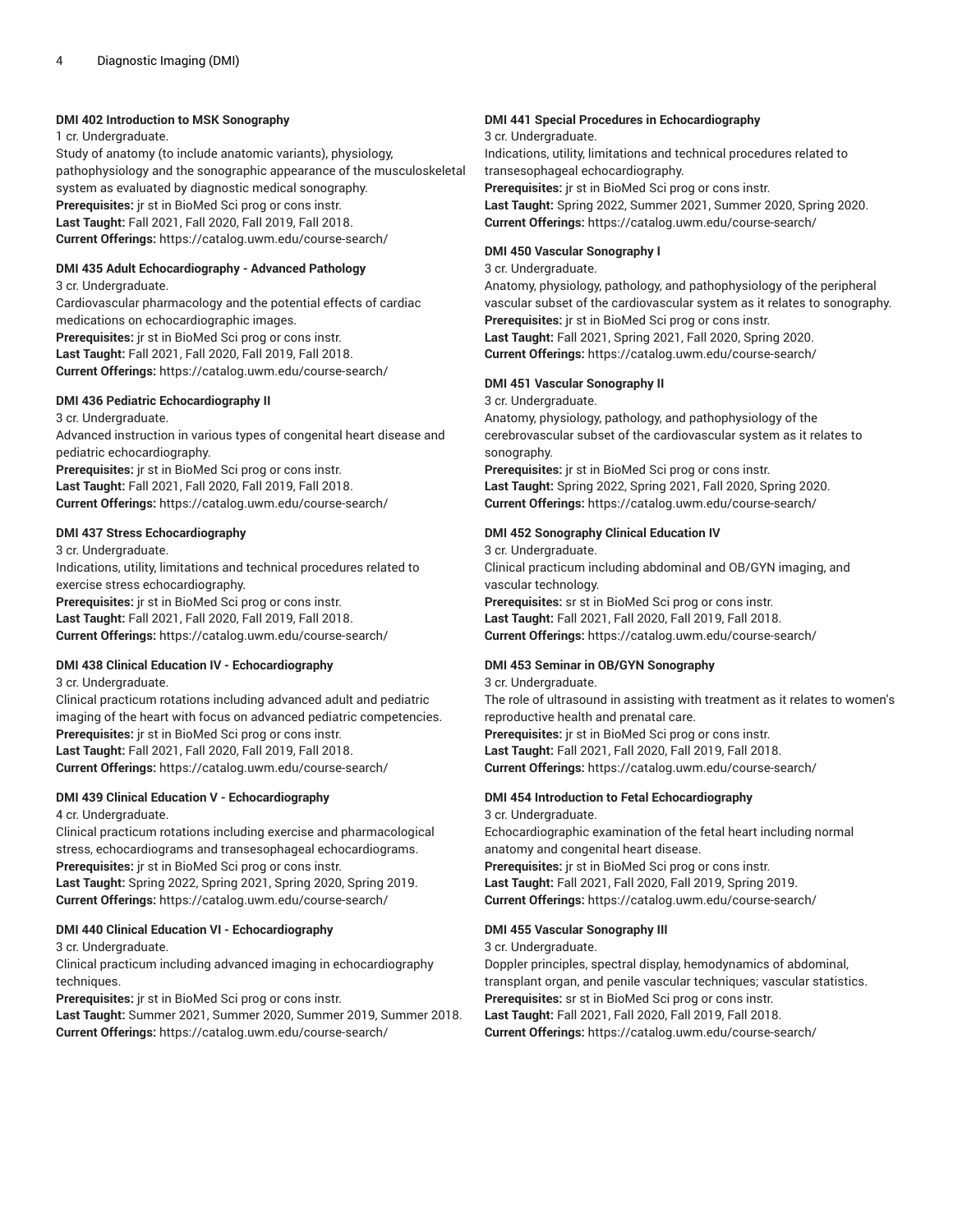# **DMI 457 Sonography Clinical Education V**

4 cr. Undergraduate.

Clinical practicum including abdominal and OB/GYN imaging, and vascular technology.

**Prerequisites:** sr st in BioMed Sci prog or cons instr. **Last Taught:** Spring 2022, Spring 2021, Spring 2020, Spring 2019. **Current Offerings:** <https://catalog.uwm.edu/course-search/>

# **DMI 458 Seminar in Advanced Medical Imaging**

3 cr. Undergraduate.

Comparison of normal and pathological anatomy cases combining diagnostic medical sonography, computed sonography and magnetic resonance imaging.

**Prerequisites:** junior standing in BioMedical Science program or consent of instructor.

**Last Taught:** Spring 2022, Spring 2021.

**Current Offerings:** <https://catalog.uwm.edu/course-search/>

# **DMI 458X Seminar in Advanced Medical Imaging**

3 cr. Undergraduate.

Comparison of normal and pathological anatomy cases combining diagnostic medical sonography, computed sonography and magnetic resonance imaging.

**Prerequisites:** junior standing in BioMedical Science program or consent of instructor.

**Last Taught:** Spring 2022, Spring 2021.

**Current Offerings:** <https://catalog.uwm.edu/course-search/>

# **DMI 460 Professional Development in Sonography - Seminar**

3 cr. Undergraduate.

Current trends in health care and sonography. Federal regulations, Medicare, managed care, professional organizations, and certication exam preparation.

**Prerequisites:** sr st in BioMed Sci prog or cons instr.

**Last Taught:** Spring 2022, Summer 2021, Spring 2021, Spring 2020. **Current Offerings:** <https://catalog.uwm.edu/course-search/>

# **DMI 461 Sonography Clinical Education VI**

3 cr. Undergraduate.

Clinical practicum including abdominal and OB/GYN imaging, and vascular technology.

**Prerequisites:** sr st in BioMed Sci prog or cons instr.

**Last Taught:** Summer 2021, Summer 2020, Summer 2019, Summer 2018. **Current Offerings:** <https://catalog.uwm.edu/course-search/>

#### **DMI 463 Seminar in Education and Management in Medical Imaging** 3 cr. Undergraduate.

Problem solving of management issues relating to diagnostic medical sonography and exploring educational strategies employed in ultrasound education.

**Prerequisites:** junior standing in BioMedical Science program or consent of instructor.

**Last Taught:** Spring 2022, Spring 2021.

**Current Offerings:** <https://catalog.uwm.edu/course-search/>

#### **DMI 463X Seminar in Education and Management in Medical Imaging** 3 cr. Undergraduate.

Problem solving of management issues relating to diagnostic medical sonography and exploring educational strategies employed in ultrasound education.

**Prerequisites:** junior standing in BioMedical Science program or consent of instructor.

**Last Taught:** Spring 2022, Spring 2021.

**Current Offerings:** <https://catalog.uwm.edu/course-search/>

# **DMI 464 Introduction to Neurosonography**

#### 3 cr. Undergraduate.

Anatomy, physiology, pathology, pathophysiology and the sonographic appearance of the normal and abnormal fetal and neonatal brain. **Prerequisites:** jr st in BioMed Sci prog or cons instr. **Last Taught:** Spring 2022, Summer 2021, Spring 2021, Summer 2020.

**Current Offerings:** <https://catalog.uwm.edu/course-search/>

# **DMI 470 Radiographic Physics**

2 cr. Undergraduate.

Atomic and subatomic theories, electrical theory, interaction of x-rays with matter, production of radiation, equipment maintenance, x-ray circuits, tubes, and cooling charts.

**Prerequisites:** sr st in BioMed Sci prog or cons instr. **Last Taught:** Spring 2022, Fall 2021, Spring 2021, Fall 2020. **Current Offerings:** <https://catalog.uwm.edu/course-search/>

# **DMI 471 Digital Imaging**

3 cr. Undergraduate.

Radiographic qualities and factors influencing those qualities. Principles of flouroscopy, AEC, tomography, and other accessory equipment. **Prerequisites:** sr st in BioMed Sci prog or cons instr. **Last Taught:** Spring 2020, Fall 2019, Spring 2019, Fall 2018. **Current Offerings:** <https://catalog.uwm.edu/course-search/>

# **DMI 473 Imaging Procedures IV**

2 cr. Undergraduate.

Skull positioning advanced skills, special procedures, and supplementary imaging modalities.

**Prerequisites:** sr st in BioMed Sci prog or cons instr. **Last Taught:** Fall 2021, Fall 2020, Fall 2019, Fall 2018. **Current Offerings:** <https://catalog.uwm.edu/course-search/>

# **DMI 474 Radiography Clinical Education IV**

3 cr. Undergraduate.

Students to rotate through all aspects of the radiologic science field. A total of 65 competencies must be achieved in two years of clinical education.

**Prerequisites:** sr st in BioMed Sci prog or cons instr. **Last Taught:** Fall 2021, Fall 2020, Fall 2019, Fall 2018. **Current Offerings:** <https://catalog.uwm.edu/course-search/>

#### **DMI 475 Seminar in Radiography III**

2 cr. Undergraduate. Current concepts in radiologic technology. **Prerequisites:** sr st in BioMed Sci prog or cons instr. **Last Taught:** Spring 2022, Fall 2021, Spring 2021, Fall 2020. **Current Offerings:** <https://catalog.uwm.edu/course-search/>